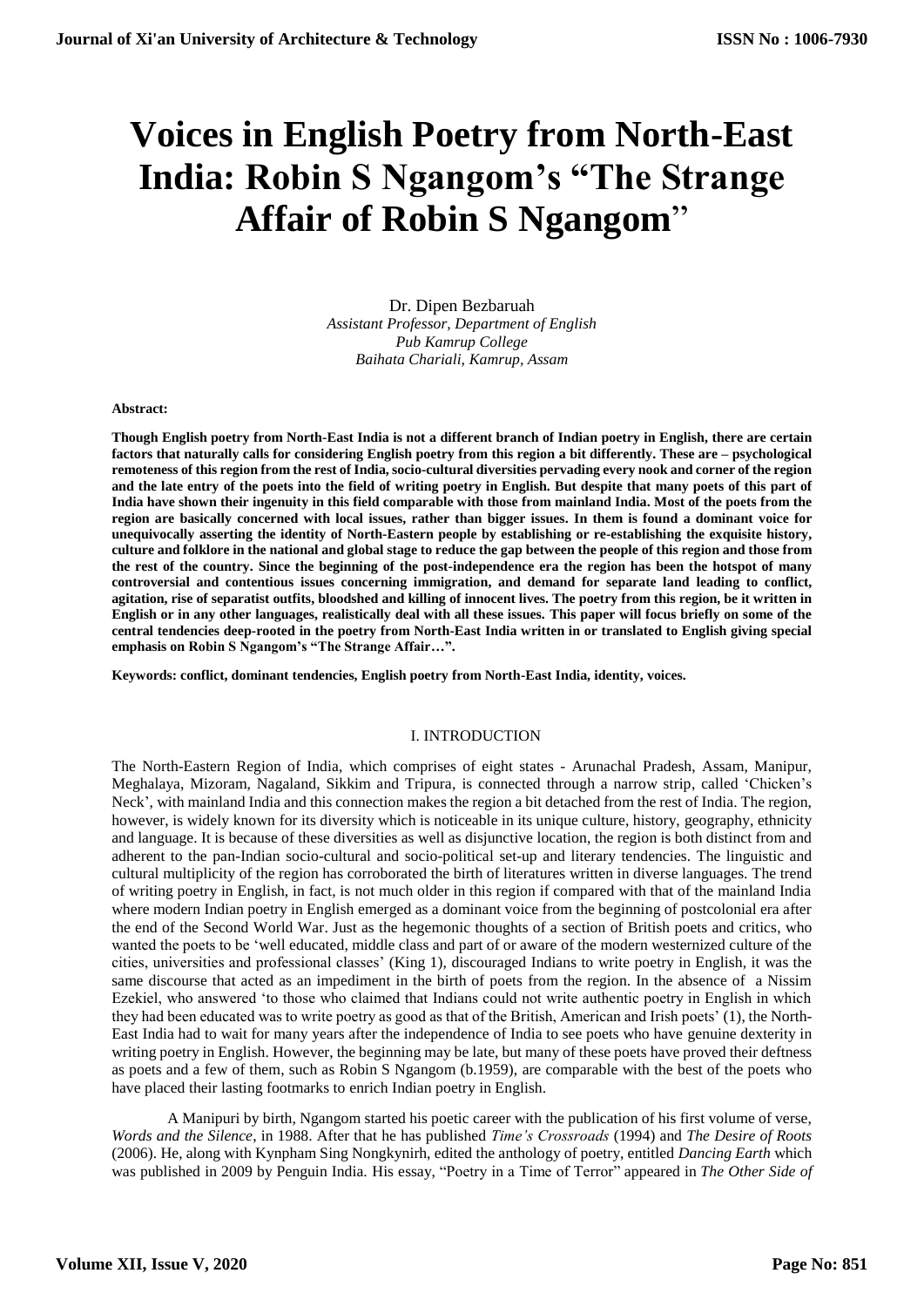*Terror: An Anthology of Writings on Terrorism in South Asia* published by Oxford University Press, New Delhi (2009). In 1999 he was honoured with a prestigious Katha Award for translation. This paper will make a brief discussion on dominant tendencies entrenched in English poetry from the region giving special emphasis on Robin S Ngangom's "The Strange Affair of Robin S Ngangom".

### II. VOICES IN ENGLISH POETRY FROM NORTH-EAST INDIA

English poetry from the North-East India is basically reflective of the socio-political and socio-cultural aspects that loom large in all the states of the region. Hence, some of the dominant themes found in the poetry from this region are identity crisis, ethnicity, violence, insurgency, marginalisation and conflict. However, it will be wrong to say that the poets from the North-East India are concerned only with those themes which are connected more or less only with those aspects that express the region as troubled and conflict prone. Certainly a good many writings from the region are based on 'bloodshed and killings' (Dai 2-7), but the poets of the region are also concerned with other aspects such as environment, ecology, myth, history, folklore and traditional values. It should be noted that until 1963 all the states of North-East region were within the boundary of Assam. As the demand for separate statehood went on rising, Assam got divided into seven separate states. However, the problems of different tribes still remained unresolved and this led to the rise of militancy in most of the states which naturally invited enforcement of stringent laws, such as Armed Forces (Assam and Manipur) Special Powers Act, 1958 (AFSPA) and deployment of armed forces leading the states into deep humanitarian crisis, human rights violation and socio-political as well as socio-cultural instabilities. In Manipur much of the human sufferings and loss of life can be attributed to the imposition of Armed Forces (Assam and Manipur) Special Powers Act, 1958 (AFSPA) (Das). Manipuri poet Thangjam Ibopishak Singh's "I Want to be killed by an Indian Bullet" (translated by Robin Ngangom) avowedly narrates the dichotomy of perceptions which prevail 'among the elder and the new generation' (Pradhani). As expressed in the poem it is expressive of his love for India and his desire to be identified as an Indian.

> '… if you shoot me please shoot me with a gun made in India. I don't want to die from a foreign bullet. You see, I love India very much.' (Singh, lines 48-51)

Mizo poet and novelist Malsawmi Jacob unequivocally writes in her poem "These Hills" how insurgency destroyed the peace of the region and how the symphony produced by the objects of nature have been silenced at the sound of gunshots.

> 'Come night Doors shut to bar Shots that shatter Silence often Straining green hills Red.' (Jacob, lines 10-15)

Khasi poet Kynpham Sing Nongkynirh's "When the Prime Minister Visits Shillong the Bamboos Watch in Silence" is expressive of the distrust between nation and state as well as the gap between national ideology and ideology or belief of a clan. The poem is satirical in tone.

> 'When Prime Minister Gujral planned a visit to the city bamboos sprang up from the pavements like a welcoming committee. But when he came, he was only the strident sounds like warnings in war-time bombings. The bamboo poets watched in silence He came with two objectives A mission for peace and progress…' (Nongkynirh, lines 1-10)

The poets of the region are unequivocal in their love and concern for the land and its inhabitants. Hence, history, myth and folklore are some of the aspects which find frequent expression in the prominent poets, such as Mamang Dai, Temsula Ao, Robin S Ngangom, Deshmond Kharmawplang and Kynpham Sing Nongkynirh. In Mamang Dai's *River Poems* the poet shows her love for and association with the objects of nature, such as trees, mountains, hills, clouds, river, seasons, mist, rain, landscape etc., blending history and myth associated with her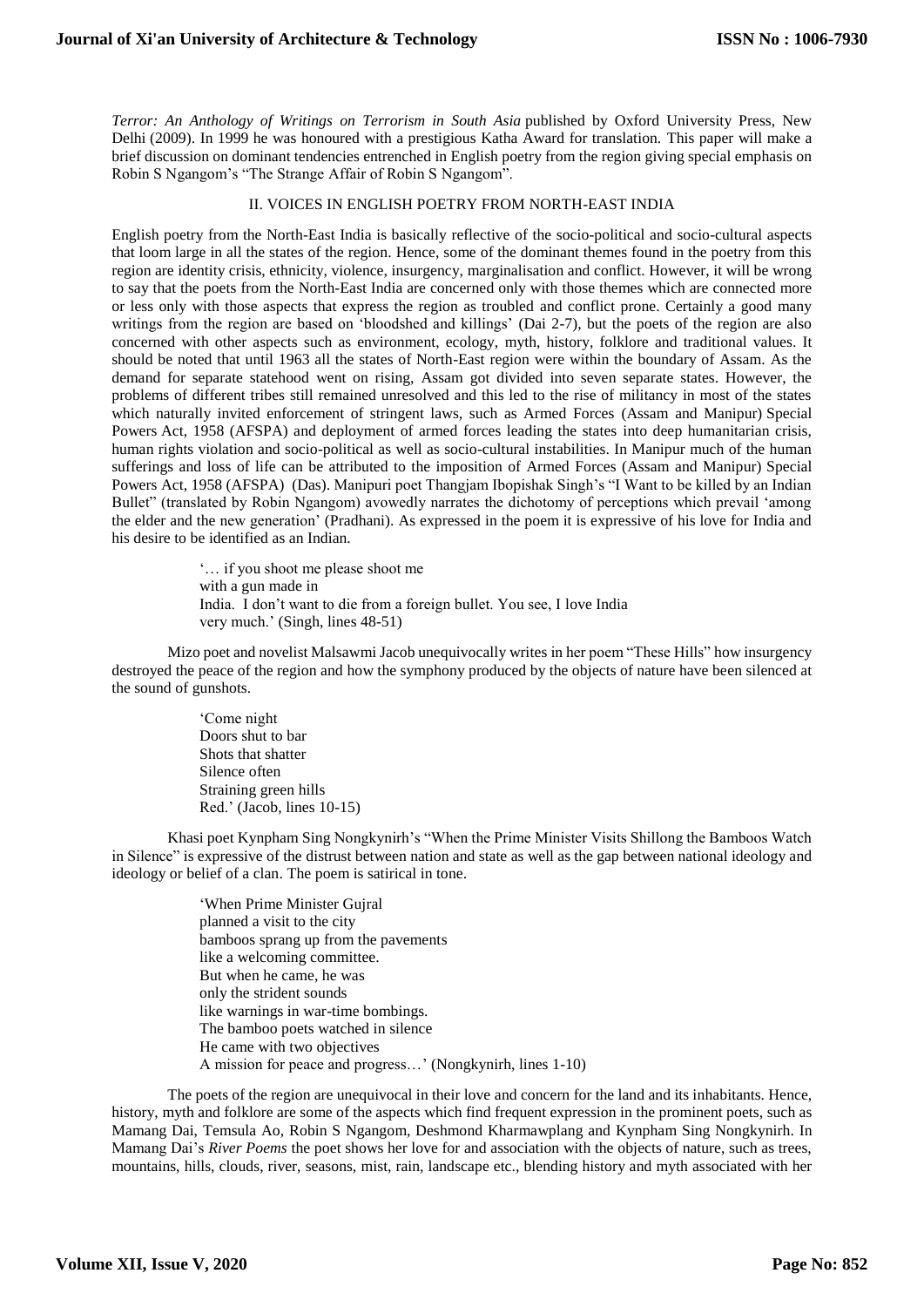land (Dai, River Poems). Her communion with nature finds avowed expression in her poem "Small Towns and the River".

> 'The river has a soul It knows, stretching past the town, From the first drop of rain to dry earth And mist on the mountaintops The river knows The immortality of water' (Dai, lines 17-22)

Most of the poets from Tripura write in indigenous languages, such as Kokborok, Chakma, Bengali and Manipuri languages. In the anthology of poetry, called *Dancing Earth* published under the editorship of Robin S. Ngangom and Kynpham S. Nongkynrih, poems written by nine poets from the state was published. They are - Chandra Kanta Murasingh, Kalyan Brata Chakraborty, Nanda Kumar Debbarma, Swapan Sengupta, Shefali Debbarma, Niranjan Chakma, Yogmaya Chakma, Ganghini Sorokkhaibam and Sudhanwa Tripura. Some of the dominant concerns embedded in the poems from Tripura are the poets' engagement with the themes of displacement, dislocation and marginalisation. Following is an excerpt from Niranjan Chakma's poem "Words will be Uttered Boldly" (Chakma 240).

> 'Their words Are yet unspoken,

Because their voices Are strangled by The ponderous and Stiffening woe,

'Because they are displaced From their homeland By the intruders Their dew wet Courtyard inundated With tears...' (lines 1-12)

There are many poets who are critical of the youths' resorting to terrorism as a way of bringing change to the society. These poets expose the futility and meaninglessness of terrorism as a means for any social change in a positive direction. Hence, Niranjan Chakma writes in one of his poems in the following way:

> 'Hither and thither Dirty tricks of gunpowder traders everywhere. Terror grips you often, Conscience takes the other way then.

Is that all? Now terrorism is a cheap commodity Perhaps cheaper than child's toy.' (Chakma, lines 9-15)

The beginning of modern poetry in Assam dates back to the  $1<sup>st</sup>$  half of the  $20<sup>th</sup>$  century and since then Assam has produced a long list of eminent Assamese poets, such as Chandrakumar Agarwala (1867-1938), Jyoti Prasad Agarwala (1903-1951), Ganesh Gogoi (1907-1938), Deva Kanta Barua (1914-1996) Maheswar Neog (1915-1995), Hem Baruah (1919-51), Bhabananda Datta (1919-51), Amulya Baruah (1922-46), Navakanta Baruah (1926-2002), Ajit Barua (1926-2015), Hiren Bhattacharya (1932-2012), Nilmoni Phukan (b. 1933) and many more. All these poets wrote poetry in Assamese language and in the absence of extensive translation activity most of their works have been limited to the readers wo have proficiency in Assamese language. Most of the Assamese poets are similar to those of the pan Indian and Western poets so far as the poetic impulses and thematic concerns are taken into account. Love for man and nature, patriotism and nationalism are some of the dominant poetic concerns in Assamese poetry. Since the beginning of the 21<sup>st</sup> a good number of young poets have written poetry to bring about social changes by ending the atmosphere of bloodshed and killing caused due to insurgency. These poets write poetry advocating peace and progress. A few young poets, like Aruni Kashyap, have also attained fame. Recipient of Charles Wallace India Trust Scholarship (2009) for creative writing and an assistant editor of the academic journal, called *Yaatra: the Journal of Assamese Literature and Culture* (Krishnaswamy),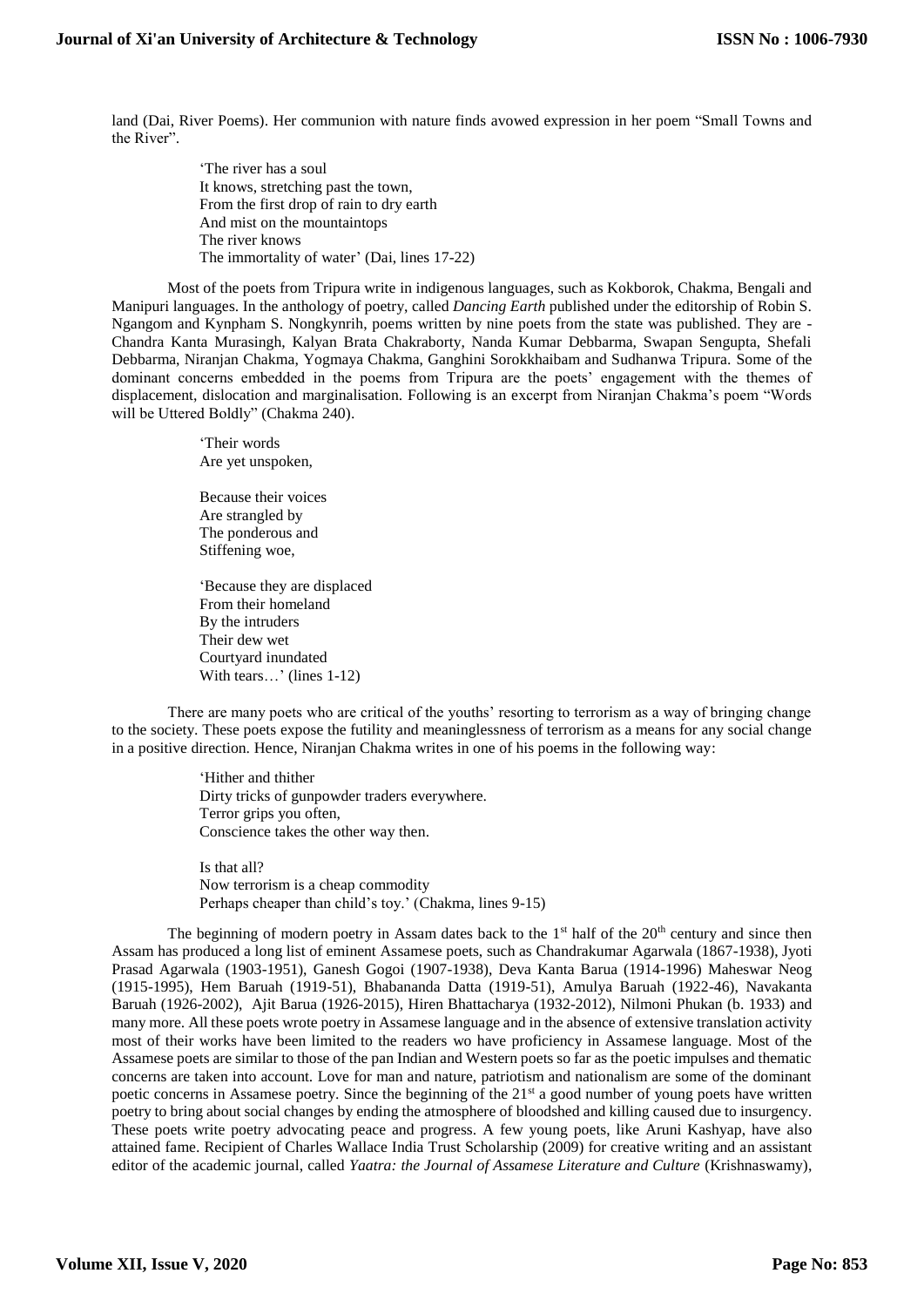Kashyap writes basically in English language. Following is an excerpt from Kashyap's poem "Where the Sun Rises".

> Flesh will be food and food will be flesh 'Flesh and food. Nobody will cook for you, Nor me. Flesh and food are the same now,

A redder river weeps, not for you, But for peace and a natural sun rise, Yearns for redness from the sun floating between clouds, Not in a green flag.' (Kashyap, lines 43-49)

# III. THE STRANGE AFFAIR OF ROBIN S NGANGOM

Ngangom's "The Strange Affair…" (31-36) is one of his longest poems. It describes a visit to his native place, Manipur, which was ravaged in the conflict between Indian armed forces and the insurgents. Though the poem is autobiographical in nature, in him is found the capability of transforming his personal experiences in a conflictravaged land to the generalised experiences of people belonging to many parts of North-East India. It is a critique on how the powerless has to remain subdued and succumb to the wishes of the powerful even if that dispossesses them from their rights and freedom. The poem is divided into four parts. The first part of the poem (lines 1-61) is a description of how the 'pristine' native land of his boyhood have been turned into 'murderous' in the present with pervading hunger, distrust and destruction. The second part of the poem (lines 62-105) gives a description of how the Indian armed forces through their 'appliances of death and destruction' brought havoc to his native land making the whole concept of freedom and independence into a farce. The third part of the poem (lines 106- 51) deals with his to all the youths to cherish the new faith abandoning 'ideological horror' and remain ethically obliged to their identity. In the fourth part of the poem (lines, 152-98) he describes pessimistically the darkness that the 'coarse theatre of time' has inflicted on him and the people of his native land creating a sense of hopelessness and imprisonment which usually prevail in a war-ravaged region.

In the very first stanza of the poem, there is a mention of the phrase 'wheel of fire' (3), which gives the hint of a turmoil so intense and powerful that it has the capacity to destroy or engulf everything. Metaphorically, the phrase is indicative of bloodshed and horror that have encircled the poet and the people of his state, in particular, and all the people of the North East India, in general. The poet is reminiscent of how the Kingdom of Manipur turned into a princely state (Deryck O. Lodrick) in the British rule and how it eventually got transformed into a full-fledged state of India in 1972. The expression '…misplacing/ a bronze bell/ somewhere sometime' (4- 6) is suggestive of the political transition of the land which is instrumental in bringing changes in cultural, social and economic life. Such feelings get unfolded in the poem when he says that he left behind 'many untended hearths' (7) and a glimpse into the past awakens him of the changes that has loomed in him. These changes have pulled him to such an extent that he feels the pain of being alienated from the past making him envious of and enchanted to the days in his childhood. The poet believes that though they possess a 'pristine' (49) past, their present is full of persistent paradoxicalities, hatred and suspicion. The poet discovers how his neighbours now has fallen in acute hunger with 'begging bowls in hand' (36-37). He implores people to shun, erase, 'slash and burn' (42) the traces of hatred, malignity and suspicion that divide the community and weaken the power to write their 'murderous history' (45) – a phrase that connotes the socio-political turmoil, stories of hungry people, bloodshed, killings and rape that have engulfed his land. The poet is cynical of the youths' celebrating Christmas without dispossessing hate and fear, and without abandoning the idea of violence.

The poet feels that their conflict with the nation have become so costly that it has turned the land into a state in which freedom has become a farce and words like rape, extortion, confessions, embezzlement, vendetta, sales, marriages have become usual in everyday newspapers. This conflict has left many women with scars on their body and mind transforming love relationship overshadowed with stigma and a sense of guilt. Hence, with a heavy heart he points his canon to describe the extent to which the men and women of his land have had to bear the brunt of the conflict:

> 'When I turn with a heavy heart towards my burning land, the hills, woman, scream your name. Soldiers with black scarves Like mime artists Turn them in seconds into shrouds.' (lines 70-75)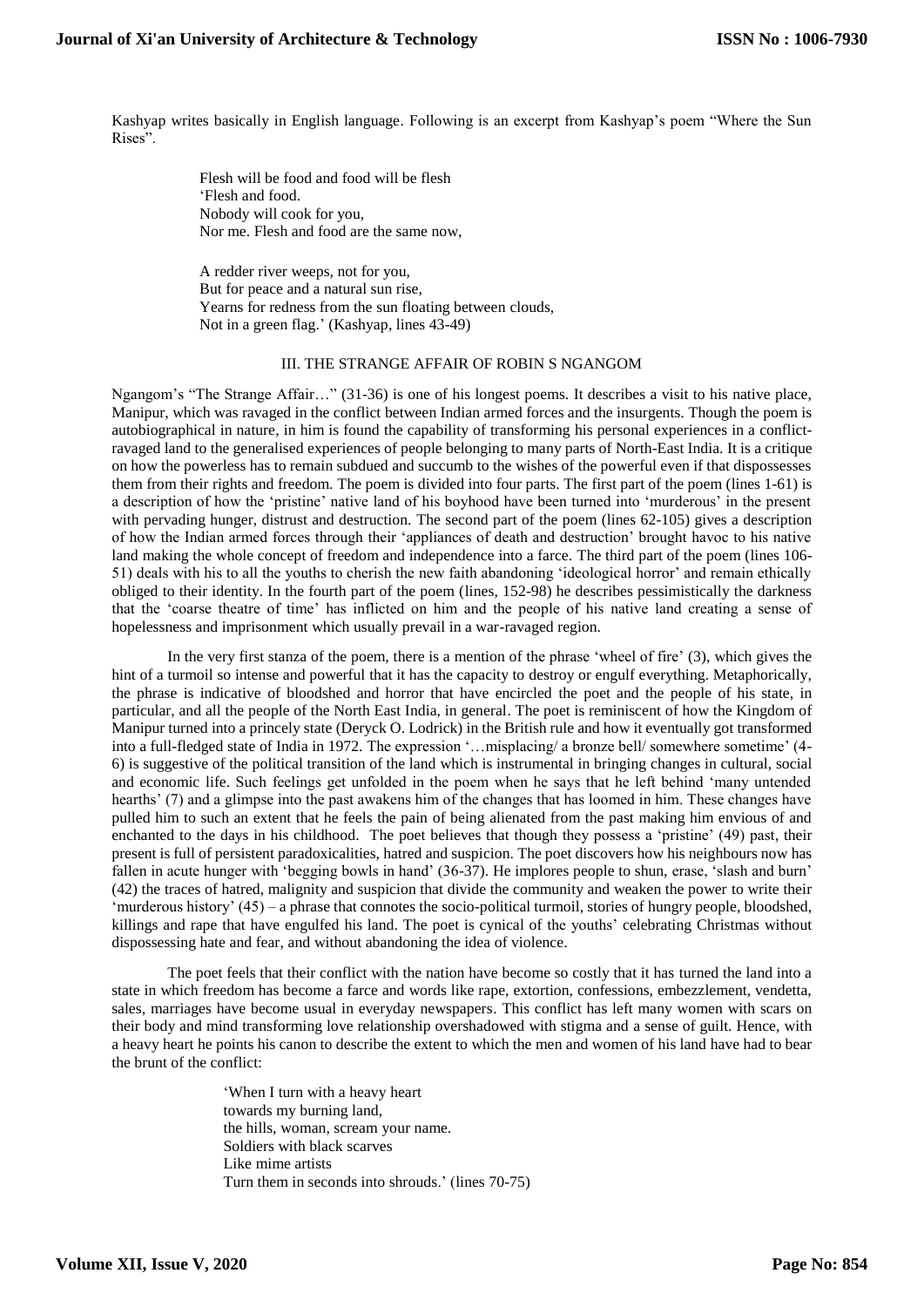The poet is very much critical of the soldiers belonging to the Indian armed forces for turning his 'fabled land' into a hellhole and the leaving it filled with memories of how deadly weapons were used to crush the insurgents resulting in death, destruction and devastation.

> '…trucks carrying the appliances of death and devastation, for the eager rescuer in his armoured car, for the first visitor to the fabled homeland, the graves of youth who died in turmoil are the only milestones of the city.' (lines 76-81)

The poet implores the new generation to merge with the nation, for any attempt to overpower the mighty army of the nation will prove to be very costly for the state. Here he warns the new generation how the fast-rising capitalistic and materialistic world have brought uncertainty to their land. He reflects upon how even common day to day items, like oil, lentils and food for babies have become uncertain because of social, political and economic instabilities. With a more accentuation he articulates that things like fire, water and air are fast becoming commodities. Hence, he appeals to all the youths not to lose 'uprightness' and not to abandon the trail of a life with honour, dignity and decency at the same time remaining patriotic by 'mourning' their 'merger with the nation' (132) and 'honouring martyrs who died in confusion' (33-34). He implores them to remain respectful to and express solidarity with their native culture, folklore and literature.

In the last part of the poem the poet gives yet again a gloomy picture of how he has been destined to live in his prison-like motherland amidst an all-pervasive atmosphere of pain and loss where festival of light is a distant past and even if he wants to flee from the homeland, he cannot because he is in love with his motherland. He laments his existence in such a world and so he writes:

> 'The festival of lights happened during childhood Today, I'm again with widows who cannot light lamps anymore.' (lines 173-76)

Thus, Ngangom's "The Strange Affair…" may be a subjective expression of how the people of Manipur has suffered due to the conflict between his state and the nation, but it is also a document for having a peep into their life before and after the conflict erupted. It reminds us of William Butler Yeats' poem "Easter 1916" where the poet while criticising the foolishness of the Irish rebels in their fight for independence against the mighty British soldiers also admires their bravery, patriotism and sacrifice. The greatness of Ngangom's poem is its unique way of its detachment from the 'art for art's sake' literature by engaging itself in a more meaningful purpose of reforming or directing the society through its incorporation of the burning social concerns, such as dislodgement, dispossession, otherness and estrangement.

#### IV. CONCLUSION

Though much of English poetry from the North-East India is reflective of the pristine beauties the region, ecological concerns, history and folklore, it is at times concerned with identity and existential issues as well as its psychological distance from the mainland India. The English poetry from this region voices sturdily for discovery or rediscovery of identity and liberation from such thoughts that widens the psychological gap between people of North Eastern region and those from the mainland India. Issues such as dispossession, dislocation, insurgency, economic backwardness, distrust between nation and state, patriotism, horrors of military operations and sexual abuses are predominantly as well as avowedly voiced in the poetry of North-East India in a realistic manner to bring about peace and progress. In this respect, Ngangom's "The Strange Affair…" will ever remain as a great poem for using the power of poetry to express and expose the past, present and future of the Manipuri people encompassing the burning issues that engulfed his state in the conflict between the state and the nation.